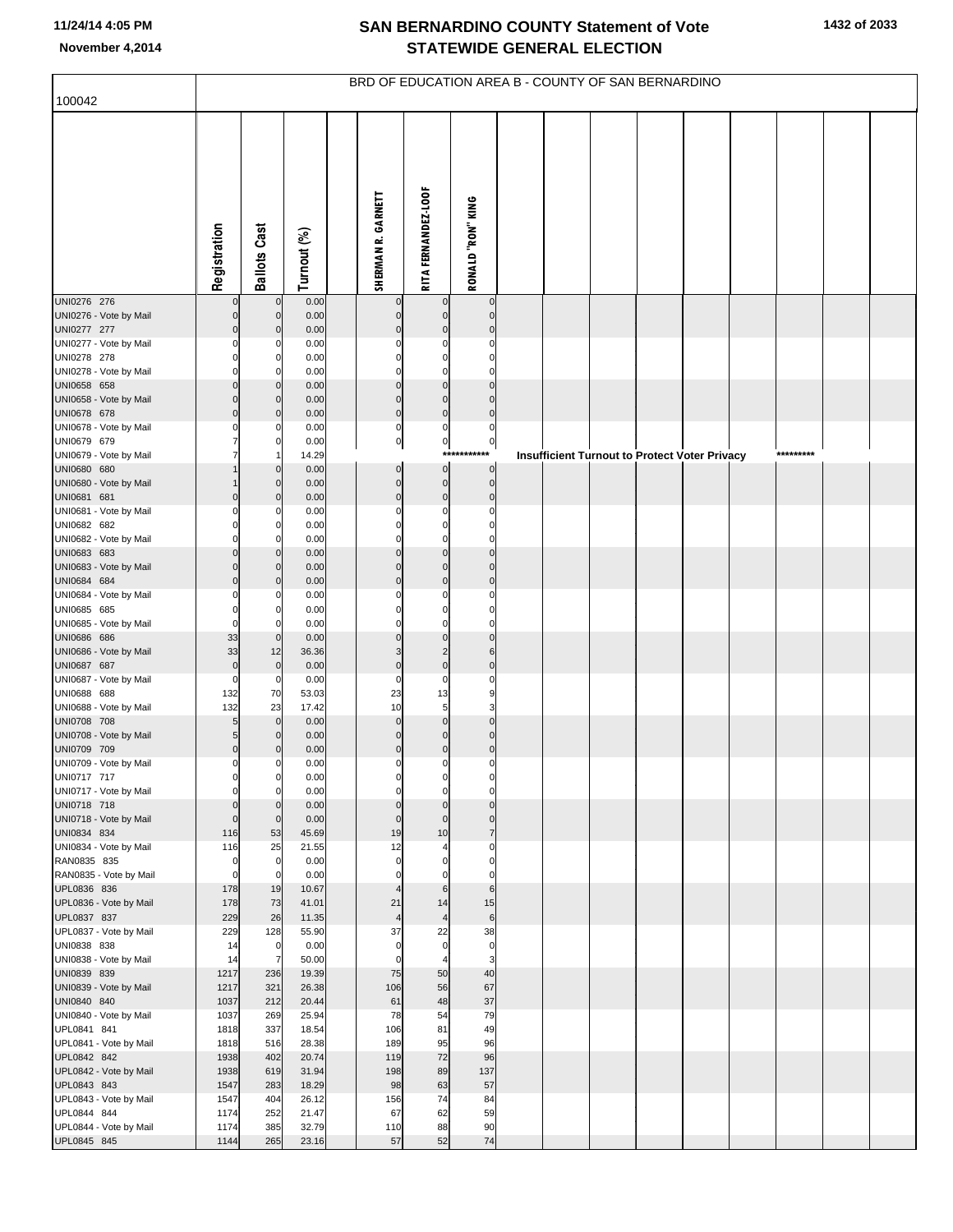|                                        | BRD OF EDUCATION AREA B - COUNTY OF SAN BERNARDINO |                     |                |  |                         |                            |                                   |  |  |  |  |                                                      |  |           |  |  |
|----------------------------------------|----------------------------------------------------|---------------------|----------------|--|-------------------------|----------------------------|-----------------------------------|--|--|--|--|------------------------------------------------------|--|-----------|--|--|
| 100042                                 |                                                    |                     |                |  |                         |                            |                                   |  |  |  |  |                                                      |  |           |  |  |
|                                        | Registration                                       | <b>Ballots Cast</b> | Turnout (%)    |  | SHERMAN R. GARNETT      | <b>RITA FERNANDEZ-LOOF</b> | <b>RONALD "RON" KING</b>          |  |  |  |  |                                                      |  |           |  |  |
| UPL0845 - Vote by Mail                 | 1144                                               | 319                 | 27.88          |  | 80                      | 55                         | 87                                |  |  |  |  |                                                      |  |           |  |  |
| UPL0846 846<br>UPL0846 - Vote by Mail  | 828<br>828                                         | 121<br>188          | 14.61<br>22.71 |  | 47<br>76                | 29<br>42                   | 22<br>37                          |  |  |  |  |                                                      |  |           |  |  |
| UPL0847 847                            | 1711                                               | 285                 | 16.66          |  | 100                     | 52                         | 51                                |  |  |  |  |                                                      |  |           |  |  |
| UPL0847 - Vote by Mail                 | 1711                                               | 550                 | 32.14          |  | 211                     | 95                         | 111                               |  |  |  |  |                                                      |  |           |  |  |
| UPL0848 848<br>UPL0848 - Vote by Mail  | 133                                                | 28                  | 21.05          |  | 12                      | 6<br>$\overline{4}$        | $\overline{c}$<br>$6\phantom{1}6$ |  |  |  |  |                                                      |  |           |  |  |
| UPL0849 849                            | 133<br>1781                                        | 28<br>337           | 21.05<br>18.92 |  | 11<br>121               | 80                         | 60                                |  |  |  |  |                                                      |  |           |  |  |
| UPL0849 - Vote by Mail                 | 1781                                               | 529                 | 29.70          |  | 193                     | 88                         | 105                               |  |  |  |  |                                                      |  |           |  |  |
| UPL0850 850                            | 1855                                               | 316                 | 17.04          |  | 115                     | 60                         | 63                                |  |  |  |  |                                                      |  |           |  |  |
| UPL0850 - Vote by Mail<br>UPL0851 851  | 1855<br>1770                                       | 635<br>340          | 34.23<br>19.21 |  | 217<br>138              | 135<br>58                  | 134<br>60                         |  |  |  |  |                                                      |  |           |  |  |
| UPL0851 - Vote by Mail                 | 1770                                               | 555                 | 31.36          |  | 252                     | 93                         | 103                               |  |  |  |  |                                                      |  |           |  |  |
| UPL0852 852                            | 1343                                               | 271                 | 20.18          |  | 104                     | 43                         | 59                                |  |  |  |  |                                                      |  |           |  |  |
| UPL0852 - Vote by Mail                 | 1343                                               | 359                 | 26.73          |  | 151                     | 65                         | 71                                |  |  |  |  |                                                      |  |           |  |  |
| UPL0853 853<br>UPL0853 - Vote by Mail  | 1600<br>1600                                       | 331<br>455          | 20.69<br>28.44 |  | 129<br>205              | 64<br>63                   | 62<br>75                          |  |  |  |  |                                                      |  |           |  |  |
| UPL0854 854                            | 150                                                | 21                  | 14.00          |  | 12                      | 5                          | $\overline{\mathbf{c}}$           |  |  |  |  |                                                      |  |           |  |  |
| UPL0854 - Vote by Mail                 | 150                                                | 36                  | 24.00          |  | 15                      | $\overline{4}$             | 8                                 |  |  |  |  |                                                      |  |           |  |  |
| UPL0855 855<br>UPL0855 - Vote by Mail  | 360<br>360                                         | 91<br>103           | 25.28<br>28.61 |  | 31<br>43                | 28<br>19                   | 16<br>17                          |  |  |  |  |                                                      |  |           |  |  |
| FON0881 881                            | 25                                                 | 3                   | 12.00          |  |                         |                            | ***********                       |  |  |  |  | <b>Insufficient Turnout to Protect Voter Privacy</b> |  | ********* |  |  |
| FON0881 - Vote by Mail                 | 25                                                 | 6                   | 24.00          |  | $\overline{\mathbf{c}}$ | $\overline{\mathbf{c}}$    | 0                                 |  |  |  |  |                                                      |  |           |  |  |
| FON0882 882                            | 1287                                               | 163                 | 12.67          |  | 72                      | 37                         | 20                                |  |  |  |  |                                                      |  |           |  |  |
| FON0882 - Vote by Mail<br>FON0883 883  | 1287<br>1691                                       | 278<br>200          | 21.60<br>11.83 |  | 138<br>93               | 46<br>35                   | 34<br>28                          |  |  |  |  |                                                      |  |           |  |  |
| FON0883 - Vote by Mail                 | 1691                                               | 325                 | 19.22          |  | 137                     | 73                         | 46                                |  |  |  |  |                                                      |  |           |  |  |
| FON0884 884                            | 1164                                               | 154                 | 13.23          |  | 56                      | 24                         | 29                                |  |  |  |  |                                                      |  |           |  |  |
| FON0884 - Vote by Mail<br>FON0885 885  | 1164<br>996                                        | 253<br>95           | 21.74<br>9.54  |  | 122<br>48               | 35<br>18                   | 38<br>10                          |  |  |  |  |                                                      |  |           |  |  |
| FON0885 - Vote by Mail                 | 996                                                | 166                 | 16.67          |  | 76                      | 36                         | 17                                |  |  |  |  |                                                      |  |           |  |  |
| FON0886 886                            | 938                                                | 94                  | 10.02          |  | 48                      | 10                         | 15                                |  |  |  |  |                                                      |  |           |  |  |
| FON0886 - Vote by Mail<br>RAN1028 1028 | 938                                                | 196                 | 20.90          |  | 97                      | 35                         | 22<br>40                          |  |  |  |  |                                                      |  |           |  |  |
| RAN1028 - Vote by Mail                 | 1385<br>1385                                       | 230<br>329          | 16.61<br>23.75 |  | 89<br>111               | 43<br>87                   | 50                                |  |  |  |  |                                                      |  |           |  |  |
| RAN1029 1029                           | 1592                                               | 319                 | 20.04          |  | 102                     | 61                         | 49                                |  |  |  |  |                                                      |  |           |  |  |
| RAN1029 - Vote by Mail                 | 1592                                               | 266                 | 16.71          |  | 114                     | 45                         | 41                                |  |  |  |  |                                                      |  |           |  |  |
| RAN1030 1030<br>RAN1030 - Vote by Mail | 1602<br>1602                                       | 246<br>354          | 15.36<br>22.10 |  | 113<br>148              | 40<br>60                   | 25<br>72                          |  |  |  |  |                                                      |  |           |  |  |
| RAN1031 1031                           | 1901                                               | 258                 | 13.57          |  | 111                     | 52                         | 38                                |  |  |  |  |                                                      |  |           |  |  |
| RAN1031 - Vote by Mail                 | 1901                                               | 562                 | 29.56          |  | 258                     | 88                         | 89                                |  |  |  |  |                                                      |  |           |  |  |
| RAN1032 1032<br>RAN1032 - Vote by Mail | 1661<br>1661                                       | 219<br>419          | 13.18<br>25.23 |  | 81<br>182               | 34<br>65                   | 40<br>72                          |  |  |  |  |                                                      |  |           |  |  |
| RAN1033 1033                           | 1584                                               | 221                 | 13.95          |  | 81                      | 50                         | 33                                |  |  |  |  |                                                      |  |           |  |  |
| RAN1033 - Vote by Mail                 | 1584                                               | 297                 | 18.75          |  | 115                     | 60                         | 45                                |  |  |  |  |                                                      |  |           |  |  |
| RAN1034 1034                           | 1457                                               | 180                 | 12.35          |  | 86                      | 30                         | 18<br>41                          |  |  |  |  |                                                      |  |           |  |  |
| RAN1034 - Vote by Mail<br>RAN1035 1035 | 1457<br>938                                        | 260<br>155          | 17.84<br>16.52 |  | 120<br>57               | 49<br>33                   | 22                                |  |  |  |  |                                                      |  |           |  |  |
| RAN1035 - Vote by Mail                 | 938                                                | 240                 | 25.59          |  | 104                     | 41                         | 36                                |  |  |  |  |                                                      |  |           |  |  |
| RAN1036 1036                           | 1273                                               | 183                 | 14.38          |  | 65                      | 36                         | 33                                |  |  |  |  |                                                      |  |           |  |  |
| RAN1036 - Vote by Mail<br>RAN1037 1037 | 1273<br>1534                                       | 384<br>260          | 30.16<br>16.95 |  | 99<br>96                | 78<br>58                   | 80<br>40                          |  |  |  |  |                                                      |  |           |  |  |
| RAN1037 - Vote by Mail                 | 1534                                               | 288                 | 18.77          |  | 129                     | 43                         | 46                                |  |  |  |  |                                                      |  |           |  |  |
| RAN1038 1038                           | 1420                                               | 266                 | 18.73          |  | 102                     | 44                         | 47                                |  |  |  |  |                                                      |  |           |  |  |
| RAN1038 - Vote by Mail                 | 1420                                               | 269                 | 18.94          |  | 112                     | 49                         | 52                                |  |  |  |  |                                                      |  |           |  |  |
| RAN1039 1039<br>RAN1039 - Vote by Mail | 1504<br>1504                                       | 260<br>387          | 17.29<br>25.73 |  | 111<br>156              | 47<br>55                   | 39<br>74                          |  |  |  |  |                                                      |  |           |  |  |
| RAN1040 1040                           | 1289                                               | 198                 | 15.36          |  | 76                      | 40                         | 27                                |  |  |  |  |                                                      |  |           |  |  |
| RAN1040 - Vote by Mail                 | 1289                                               | 239                 | 18.54          |  | 93                      | 37                         | 32                                |  |  |  |  |                                                      |  |           |  |  |
| RAN1041 1041                           | 1797                                               | 205                 | 11.41          |  | 75                      | 44<br>78                   | 27                                |  |  |  |  |                                                      |  |           |  |  |
| RAN1041 - Vote by Mail                 | 1797                                               | 402                 | 22.37          |  | 172                     |                            | 61                                |  |  |  |  |                                                      |  |           |  |  |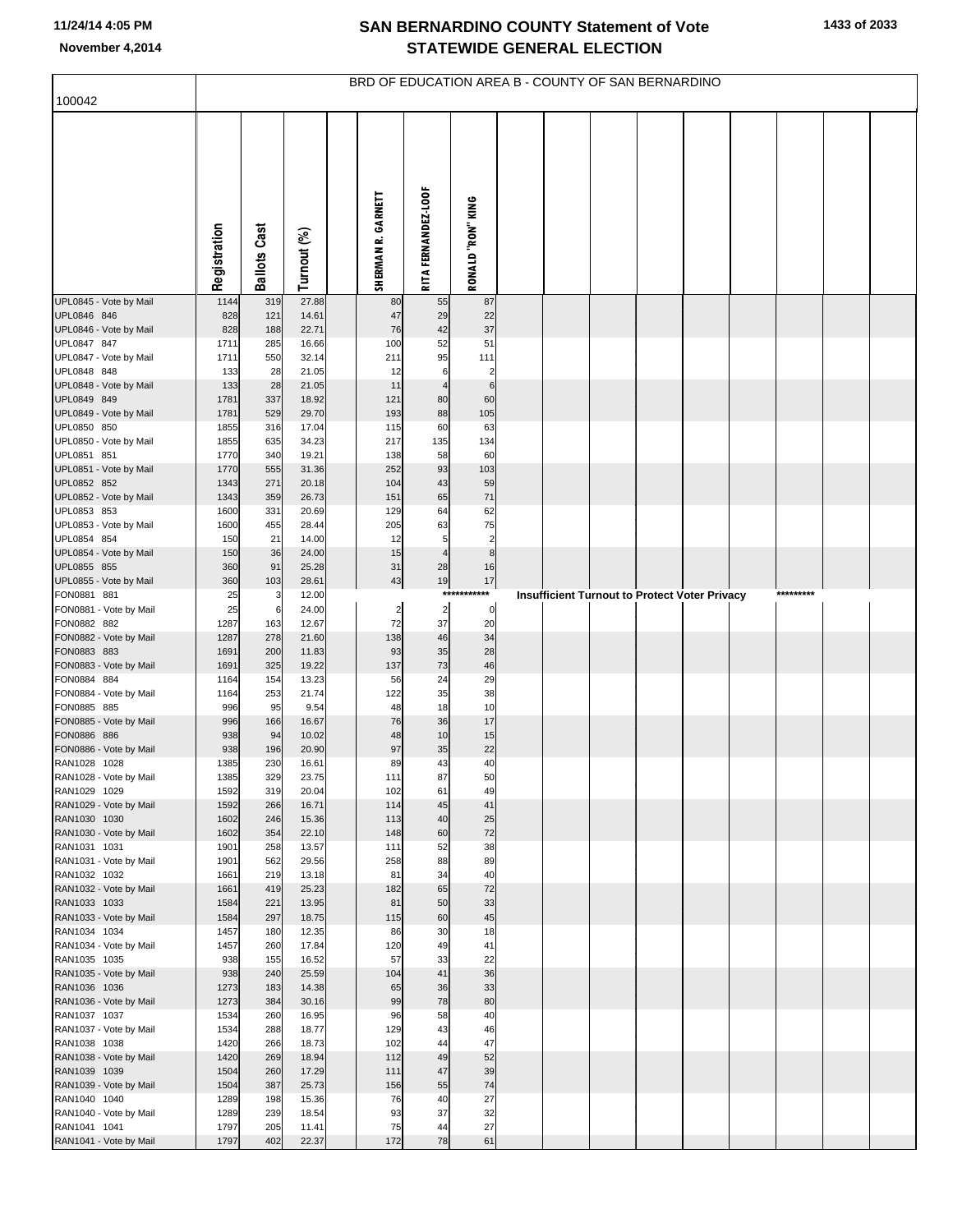|                                        | BRD OF EDUCATION AREA B - COUNTY OF SAN BERNARDINO |                      |                |  |                    |                            |                   |  |  |  |  |  |  |  |  |  |
|----------------------------------------|----------------------------------------------------|----------------------|----------------|--|--------------------|----------------------------|-------------------|--|--|--|--|--|--|--|--|--|
| 100042                                 |                                                    |                      |                |  |                    |                            |                   |  |  |  |  |  |  |  |  |  |
|                                        | Registration                                       | <b>Ballots Cast</b>  | Turnout (%)    |  | SHERMAN R. GARNETT | <b>RITA FERNANDEZ-LOOF</b> | RONALD "RON" KING |  |  |  |  |  |  |  |  |  |
| RAN1042 1042                           | 1780                                               | 173                  | 9.72           |  | 70                 | 39                         | 29                |  |  |  |  |  |  |  |  |  |
| RAN1042 - Vote by Mail                 | 1780<br>1688                                       | 357                  | 20.06          |  | 148                | 66                         | 68                |  |  |  |  |  |  |  |  |  |
| RAN1043 1043<br>RAN1043 - Vote by Mail | 1688                                               | 201<br>291           | 11.91<br>17.24 |  | 81<br>123          | 45<br>64                   | 23<br>41          |  |  |  |  |  |  |  |  |  |
| RAN1044 1044                           | 1574                                               | 164                  | 10.42          |  | 72                 | 30                         | 23                |  |  |  |  |  |  |  |  |  |
| RAN1044 - Vote by Mail                 | 1574                                               | 278                  | 17.66          |  | 119                | 72                         | 33                |  |  |  |  |  |  |  |  |  |
| RAN1045 1045                           | 1805                                               | 229                  | 12.69          |  | 82                 | 36                         | 34                |  |  |  |  |  |  |  |  |  |
| RAN1045 - Vote by Mail<br>RAN1046 1046 | 1805<br>1581                                       | 394<br>248           | 21.83<br>15.69 |  | 177<br>103         | 74<br>53                   | 59<br>33          |  |  |  |  |  |  |  |  |  |
| RAN1046 - Vote by Mail                 | 1581                                               | 331                  | 20.94          |  | 131                | 57                         | 49                |  |  |  |  |  |  |  |  |  |
| RAN1047 1047                           | 1614                                               | 218                  | 13.51          |  | 90                 | 44                         | 23                |  |  |  |  |  |  |  |  |  |
| RAN1047 - Vote by Mail                 | 1614                                               | 286                  | 17.72          |  | 104                | 67                         | 49                |  |  |  |  |  |  |  |  |  |
| RAN1048 1048<br>RAN1048 - Vote by Mail | 1431<br>1431                                       | 197<br>306           | 13.77<br>21.38 |  | 70<br>131          | 48<br>67                   | 26<br>50          |  |  |  |  |  |  |  |  |  |
| RAN1049 1049                           | 1310                                               | 166                  | 12.67          |  | 53                 | 51                         | 20                |  |  |  |  |  |  |  |  |  |
| RAN1049 - Vote by Mail                 | 1310                                               | 299                  | 22.82          |  | 123                | 52                         | 35                |  |  |  |  |  |  |  |  |  |
| RAN1050 1050                           | 877                                                | 135                  | 15.39          |  | 53                 | 24                         | 19                |  |  |  |  |  |  |  |  |  |
| RAN1050 - Vote by Mail                 | 877                                                | 244                  | 27.82          |  | 106                | 54                         | 35                |  |  |  |  |  |  |  |  |  |
| RAN1051 1051<br>RAN1051 - Vote by Mail | 1338<br>1338                                       | 131<br>257           | 9.79<br>19.21  |  | 64<br>128          | 22<br>44                   | 20<br>35          |  |  |  |  |  |  |  |  |  |
| RAN1052 1052                           | 627                                                | 45                   | 7.18           |  | 23                 | $\overline{7}$             | 9                 |  |  |  |  |  |  |  |  |  |
| RAN1052 - Vote by Mail                 | 627                                                | 53                   | 8.45           |  | 28                 | 9                          | 9                 |  |  |  |  |  |  |  |  |  |
| RAN1053 1053                           | 961                                                | 135                  | 14.05          |  | 56                 | 26                         | 12                |  |  |  |  |  |  |  |  |  |
| RAN1053 - Vote by Mail<br>RAN1054 1054 | 961<br>942                                         | 150<br>144           | 15.61<br>15.29 |  | 59<br>44           | 35<br>28                   | 23<br>16          |  |  |  |  |  |  |  |  |  |
| RAN1054 - Vote by Mail                 | 942                                                | 200                  | 21.23          |  | 78                 | 38                         | 23                |  |  |  |  |  |  |  |  |  |
| RAN1055 1055                           | 1747                                               | 226                  | 12.94          |  | 81                 | 58                         | 34                |  |  |  |  |  |  |  |  |  |
| RAN1055 - Vote by Mail                 | 1747                                               | 365                  | 20.89          |  | 137                | 85                         | 56                |  |  |  |  |  |  |  |  |  |
| RAN1056 1056<br>RAN1056 - Vote by Mail | 2004<br>2004                                       | 280<br>515           | 13.97<br>25.70 |  | 98<br>209          | 73<br>103                  | 38<br>62          |  |  |  |  |  |  |  |  |  |
| RAN1057 1057                           | 1340                                               | 239                  | 17.84          |  | 90                 | 43                         | 36                |  |  |  |  |  |  |  |  |  |
| RAN1057 - Vote by Mail                 | 1340                                               | 331                  | 24.70          |  | 106                | 70                         | 61                |  |  |  |  |  |  |  |  |  |
| RAN1058 1058                           | 1557                                               | 240                  | 15.41          |  | 92                 | 51                         | 27                |  |  |  |  |  |  |  |  |  |
| RAN1058 - Vote by Mail<br>RAN1059 1059 | 1557<br>1126                                       | 421<br>232           | 27.04<br>20.60 |  | 152<br>83          | 71<br>34                   | 82<br>38          |  |  |  |  |  |  |  |  |  |
| RAN1059 - Vote by Mail                 | 1126                                               | 348                  | 30.91          |  | 117                | 64                         | 60                |  |  |  |  |  |  |  |  |  |
| RAN1060 1060                           | 1616                                               | 193                  | 11.94          |  | 78                 | 43                         | 24                |  |  |  |  |  |  |  |  |  |
| RAN1060 - Vote by Mail                 | 1616                                               | 344                  | 21.29          |  | 152                | 58                         | 43                |  |  |  |  |  |  |  |  |  |
| RAN1061 1061<br>RAN1061 - Vote by Mail | 1589<br>1589                                       | 260<br>320           | 16.36<br>20.14 |  | 106<br>141         | 47<br>56                   | 43<br>54          |  |  |  |  |  |  |  |  |  |
| RAN1062 1062                           | 1486                                               | 151                  | 10.16          |  | 64                 | 37                         | 19                |  |  |  |  |  |  |  |  |  |
| RAN1062 - Vote by Mail                 | 1486                                               | 345                  | 23.22          |  | 170                | 62                         | 43                |  |  |  |  |  |  |  |  |  |
| RAN1063 1063                           | 811                                                | 101                  | 12.45          |  | 49                 | 19                         | 15                |  |  |  |  |  |  |  |  |  |
| RAN1063 - Vote by Mail<br>RAN1064 1064 | 811<br>1512                                        | 142<br>195           | 17.51<br>12.90 |  | 82<br>88           | 21<br>38                   | 14<br>26          |  |  |  |  |  |  |  |  |  |
| RAN1064 - Vote by Mail                 | 1512                                               | 263                  | 17.39          |  | 133                | 51                         | 37                |  |  |  |  |  |  |  |  |  |
| RAN1065 1065                           | 1575                                               | 245                  | 15.56          |  | 93                 | 55                         | 41                |  |  |  |  |  |  |  |  |  |
| RAN1065 - Vote by Mail                 | 1575                                               | 357                  | 22.67          |  | 172                | 66                         | 36                |  |  |  |  |  |  |  |  |  |
| RAN1066 1066                           | 1715                                               | 256                  | 14.93          |  | 111                | 64                         | 34                |  |  |  |  |  |  |  |  |  |
| RAN1066 - Vote by Mail<br>RAN1067 1067 | 1715<br>1271                                       | 361<br>150           | 21.05<br>11.80 |  | 159<br>74          | 62<br>37                   | 59<br>16          |  |  |  |  |  |  |  |  |  |
| RAN1067 - Vote by Mail                 | 1271                                               | 253                  | 19.91          |  | 111                | 39                         | 47                |  |  |  |  |  |  |  |  |  |
| RAN1068 1068                           | 1533                                               | 167                  | 10.89          |  | 68                 | 35                         | 25                |  |  |  |  |  |  |  |  |  |
| RAN1068 - Vote by Mail                 | 1533                                               | 294                  | 19.18          |  | 146                | 34                         | 46                |  |  |  |  |  |  |  |  |  |
| RAN1069 1069<br>RAN1069 - Vote by Mail | 1578<br>1578                                       | 212<br>308           | 13.43<br>19.52 |  | 103<br>143         | 41<br>44                   | 24<br>52          |  |  |  |  |  |  |  |  |  |
| RAN1070 1070                           | 1507                                               | 201                  | 13.34          |  | 84                 | 32                         | 31                |  |  |  |  |  |  |  |  |  |
| RAN1070 - Vote by Mail                 | 1507                                               | 315                  | 20.90          |  | 137                | 64                         | 43                |  |  |  |  |  |  |  |  |  |
| RAN1071 1071                           | 0                                                  | $\mathbf 0$          | 0.00           |  | $\mathbf 0$        | $\mathbf 0$                | $\Omega$          |  |  |  |  |  |  |  |  |  |
| RAN1071 - Vote by Mail                 | 0                                                  | $\Omega$<br>$\Omega$ | 0.00           |  | 0<br>$\Omega$      | $\mathbf 0$                | $\mathbf 0$       |  |  |  |  |  |  |  |  |  |
| RAN1074 1074                           | $\mathbf 0$                                        |                      | 0.00           |  |                    | $\mathbf 0$                | $\mathbf 0$       |  |  |  |  |  |  |  |  |  |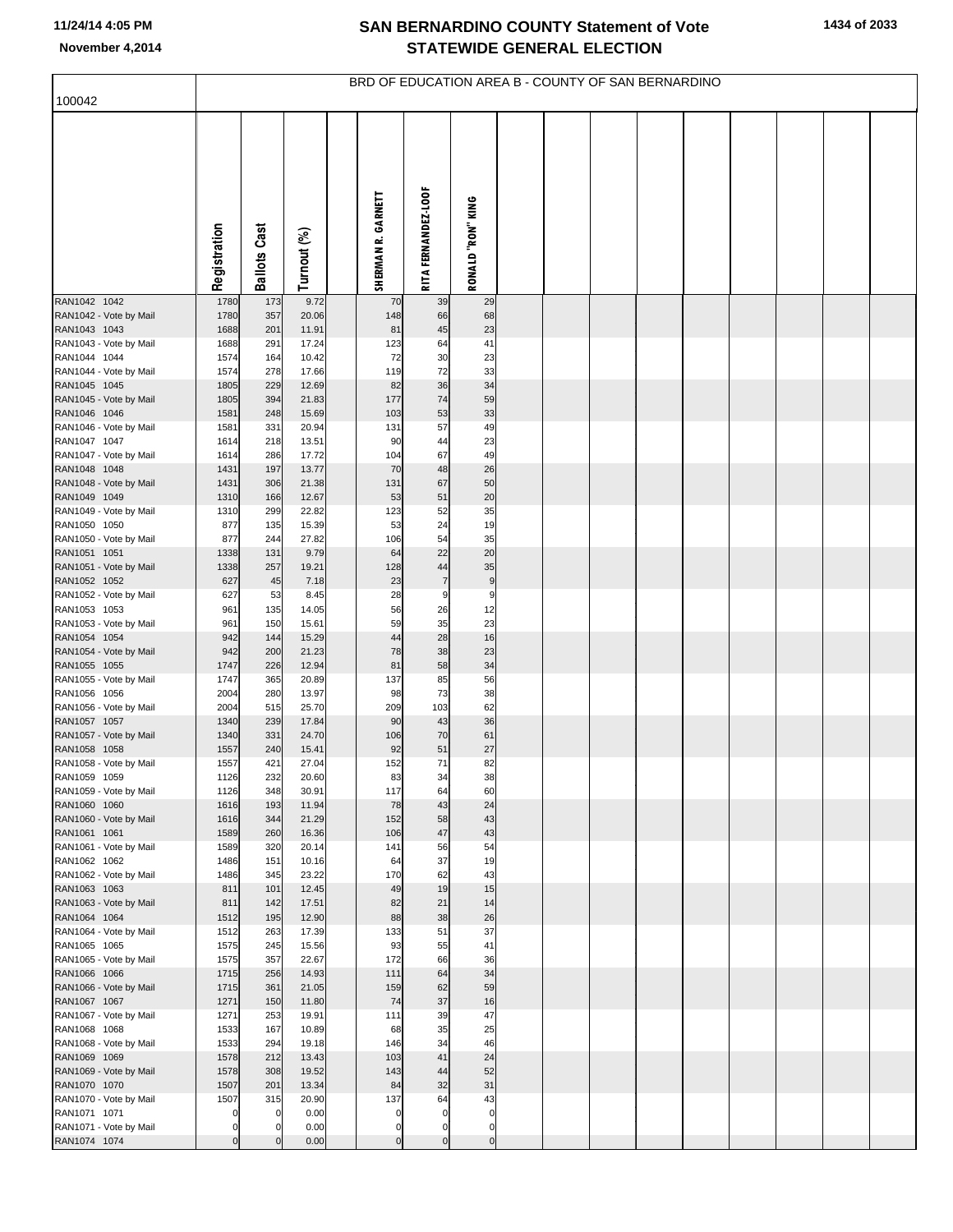| 100042                                 | BRD OF EDUCATION AREA B - COUNTY OF SAN BERNARDINO |                            |                 |  |                    |                            |                                        |                                                      |  |  |  |           |  |  |
|----------------------------------------|----------------------------------------------------|----------------------------|-----------------|--|--------------------|----------------------------|----------------------------------------|------------------------------------------------------|--|--|--|-----------|--|--|
|                                        |                                                    |                            |                 |  |                    |                            |                                        |                                                      |  |  |  |           |  |  |
|                                        | Registration                                       | <b>Ballots Cast</b>        | Turnout (%)     |  | SHERMAN R. GARNETT | <b>RITA FERNANDEZ-LOOF</b> | RONALD "RON" KING                      |                                                      |  |  |  |           |  |  |
| RAN1074 - Vote by Mail                 |                                                    | $\mathbf 0$                | 0.00            |  |                    |                            | $\mathbf 0$                            |                                                      |  |  |  |           |  |  |
| RAN1081 1081<br>RAN1081 - Vote by Mail | 0                                                  | $\mathbf 0$<br>$\mathbf 0$ | 0.00<br>0.00    |  | 0                  | $\mathbf 0$<br>0           | $\mathbf 0$<br>$\mathbf 0$             |                                                      |  |  |  |           |  |  |
| RAN1082 1082                           |                                                    | 0                          | 0.00            |  |                    | 0                          | $\mathbf 0$                            |                                                      |  |  |  |           |  |  |
| RAN1082 - Vote by Mail                 |                                                    | 0                          | 0.00            |  |                    | 0                          | $\mathbf 0$                            |                                                      |  |  |  |           |  |  |
| RAN1083 1083                           |                                                    | $\Omega$                   | 0.00            |  | 0                  | $\Omega$                   | $\mathbf 0$                            |                                                      |  |  |  |           |  |  |
| RAN1083 - Vote by Mail<br>RAN1569 1569 | $\Omega$<br>358                                    | $\mathbf 0$<br>35          | 0.00<br>9.78    |  | $\mathbf 0$<br>11  | $\mathbf 0$<br>10          | $\mathbf 0$<br>$\overline{\mathbf{c}}$ |                                                      |  |  |  |           |  |  |
| RAN1569 - Vote by Mail                 | 358                                                | 52                         | 14.53           |  | 21                 | 13                         | 5 <sub>5</sub>                         |                                                      |  |  |  |           |  |  |
| RAN1573 1573                           | 1094                                               | 137                        | 12.52           |  | 62                 | 26                         | 19                                     |                                                      |  |  |  |           |  |  |
| RAN1573 - Vote by Mail<br>RAN1086 1086 | 1094<br>44                                         | 172<br>8                   | 15.72<br>18.18  |  | 85<br>$\Omega$     | 25<br>4                    | 16<br>$\overline{c}$                   |                                                      |  |  |  |           |  |  |
| RAN1086 - Vote by Mail                 | 44                                                 | $\,6$                      | 13.64           |  | 5                  | $\mathbf 0$                | $\mathbf 0$                            |                                                      |  |  |  |           |  |  |
| RAN1260 1260                           | 1686                                               | 286                        | 16.96           |  | 79                 | 63                         | 70                                     |                                                      |  |  |  |           |  |  |
| RAN1260 - Vote by Mail                 | 1686                                               | 524                        | 31.08           |  | 183                | 87                         | 111                                    |                                                      |  |  |  |           |  |  |
| RAN1261 1261<br>RAN1261 - Vote by Mail | 1721<br>1721                                       | 284<br>496                 | 16.50<br>28.82  |  | 98<br>168          | 65<br>91                   | 42<br>87                               |                                                      |  |  |  |           |  |  |
| RAN1262 1262                           | 1637                                               | 275                        | 16.80           |  | 90                 | 60                         | 55                                     |                                                      |  |  |  |           |  |  |
| RAN1262 - Vote by Mail                 | 1637                                               | 476                        | 29.08           |  | 193                | 92                         | 83                                     |                                                      |  |  |  |           |  |  |
| RAN1263 1263                           | 1672                                               | 311                        | 18.60           |  | 105                | 75                         | 48                                     |                                                      |  |  |  |           |  |  |
| RAN1263 - Vote by Mail<br>RAN1264 1264 | 1672<br>1694                                       | 486<br>303                 | 29.07<br>17.89  |  | 168<br>83          | 89<br>67                   | 95<br>57                               |                                                      |  |  |  |           |  |  |
| RAN1264 - Vote by Mail                 | 1694                                               | 563                        | 33.23           |  | 177                | 127                        | 115                                    |                                                      |  |  |  |           |  |  |
| RAN1265 1265                           | 1851                                               | 308                        | 16.64           |  | 103                | 72                         | 57                                     |                                                      |  |  |  |           |  |  |
| RAN1265 - Vote by Mail<br>RAN1266 1266 | 1851<br>1620                                       | 547<br>240                 | 29.55<br>14.81  |  | 214<br>95          | 103<br>57                  | 100<br>32                              |                                                      |  |  |  |           |  |  |
| RAN1266 - Vote by Mail                 | 1620                                               | 362                        | 22.35           |  | 129                | 86                         | 54                                     |                                                      |  |  |  |           |  |  |
| RAN1267 1267                           | 1638                                               | 290                        | 17.70           |  | 96                 | 81                         | 54                                     |                                                      |  |  |  |           |  |  |
| RAN1267 - Vote by Mail                 | 1638                                               | 477                        | 29.12           |  | 141                | 93                         | 102                                    |                                                      |  |  |  |           |  |  |
| UNI1268 1268<br>UNI1268 - Vote by Mail |                                                    | $\mathbf 0$<br>$\mathbf 0$ | 0.00<br>0.00    |  | 0<br>$\Omega$      | $\mathbf 0$<br>$\mathbf 0$ | $\mathbf 0$<br>$\pmb{0}$               |                                                      |  |  |  |           |  |  |
| UNI1269 1269                           |                                                    | 0                          | 0.00            |  | 0                  | $\mathbf 0$                | $\pmb{0}$                              |                                                      |  |  |  |           |  |  |
| UNI1269 - Vote by Mail                 | 0                                                  | 0                          | 0.00            |  | 0                  | $\mathbf 0$                | $\overline{0}$                         |                                                      |  |  |  |           |  |  |
| UNI1270 1270                           |                                                    | 0                          | 0.00            |  | 0<br>0             | 0                          | $\mathbf 0$                            |                                                      |  |  |  |           |  |  |
| UNI1270 - Vote by Mail<br>UNI1271 1271 | 9                                                  | 0                          | 0.00<br>0.00    |  | $\pmb{0}$          | $\overline{0}$             | $\mathbf{0}$                           |                                                      |  |  |  |           |  |  |
| UNI1271 - Vote by Mail                 | 9                                                  | $\mathbf 1$                | 11.11           |  |                    |                            | ***********                            | <b>Insufficient Turnout to Protect Voter Privacy</b> |  |  |  | ********* |  |  |
| RAN1272 1272                           | 45                                                 | $\mathbf 0$                | 0.00            |  | 0                  | $\mathbf 0$                | $\mathbf 0$                            |                                                      |  |  |  |           |  |  |
| RAN1272 - Vote by Mail<br>UPL1275 1275 | 45<br>47                                           | 16<br>14                   | 35.56<br>29.79  |  | 6<br>3             | 3                          | 3                                      |                                                      |  |  |  |           |  |  |
| UPL1275 - Vote by Mail                 | 47                                                 | 16                         | 34.04           |  | 5                  | $\overline{c}$             | $\overline{c}$                         |                                                      |  |  |  |           |  |  |
| UPL1276 1276                           | 1611                                               | 297                        | 18.44           |  | 116                | 63                         | 61                                     |                                                      |  |  |  |           |  |  |
| UPL1276 - Vote by Mail<br>UPL1277 1277 | 1611<br>983                                        | 464<br>156                 | 28.80<br>15.87  |  | 187<br>55          | 78<br>27                   | 89<br>28                               |                                                      |  |  |  |           |  |  |
| UPL1277 - Vote by Mail                 | 983                                                | 330                        | 33.57           |  | 130                | 58                         | 66                                     |                                                      |  |  |  |           |  |  |
| UPL1278 1278                           | 16                                                 | $\overline{\mathbf{c}}$    | 12.50           |  |                    |                            | ***********                            | Insufficient Turnout to Protect Voter Privacy        |  |  |  | ********* |  |  |
| UPL1278 - Vote by Mail<br>UPL1279 1279 | 16                                                 | 6<br>$\overline{2}$        | 37.50<br>200.00 |  | $\frac{3}{2}$      | $\frac{3}{2}$<br>****      | $\overline{0}$<br>******               | <b>Insufficient Turnout to Protect Voter Privacy</b> |  |  |  | ********* |  |  |
| UPL1279 - Vote by Mail                 |                                                    | $\mathbf 0$                | 0.00            |  | 0                  | $\mathbf 0$                | $\overline{0}$                         |                                                      |  |  |  |           |  |  |
| UPL1280 1280                           | 373                                                | 74                         | 19.84           |  | 34                 | 19                         | 8                                      |                                                      |  |  |  |           |  |  |
| UPL1280 - Vote by Mail                 | 373                                                | 76                         | 20.38           |  | 25                 | 23                         | 10                                     |                                                      |  |  |  |           |  |  |
| UPL1281 1281<br>UPL1281 - Vote by Mail | 1034<br>1034                                       | 141<br>209                 | 13.64<br>20.21  |  | 71<br>87           | 40<br>47                   | 10<br>34                               |                                                      |  |  |  |           |  |  |
| UPL1282 1282                           | 920                                                | 184                        | 20.00           |  | 74                 | 35                         | 22                                     |                                                      |  |  |  |           |  |  |
| UPL1282 - Vote by Mail                 | 920                                                | 213                        | 23.15           |  | 87                 | 42                         | 38                                     |                                                      |  |  |  |           |  |  |
| UPL1283 1283                           | 1257                                               | 198                        | 15.75           |  | 97                 | 40                         | 17                                     |                                                      |  |  |  |           |  |  |
| UPL1283 - Vote by Mail<br>UPL1284 1284 | 1257<br>26                                         | 191<br>3                   | 15.19<br>11.54  |  | 72                 | 51                         | 25<br>***********                      | Insufficient Turnout to Protect Voter Privacy        |  |  |  |           |  |  |
| UPL1284 - Vote by Mail                 | 26                                                 | $\overline{\mathbf{c}}$    | 7.69            |  |                    |                            | ***********                            | <b>Insufficient Turnout to Protect Voter Privacy</b> |  |  |  | ********* |  |  |
| UPL1285 1285                           | 54                                                 | 6                          | 11.11           |  | 3                  | $\overline{\mathbf{c}}$    |                                        |                                                      |  |  |  |           |  |  |
| UPL1285 - Vote by Mail                 | 54                                                 | 12                         | 22.22           |  | $\overline{4}$     | 3                          | $\overline{2}$                         |                                                      |  |  |  |           |  |  |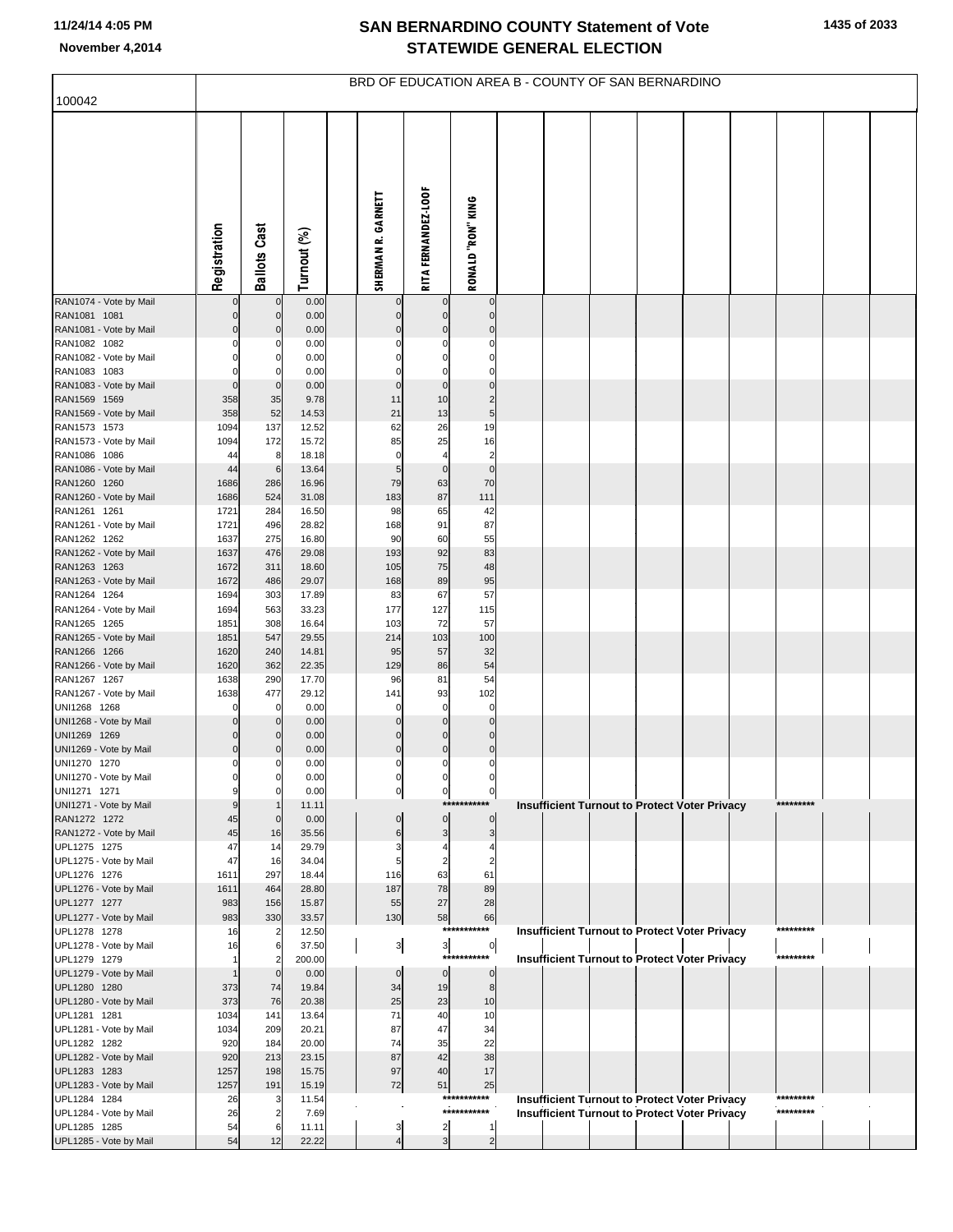|                                        | BRD OF EDUCATION AREA B - COUNTY OF SAN BERNARDINO |                            |                |  |                            |                            |                            |  |  |  |  |  |  |  |  |
|----------------------------------------|----------------------------------------------------|----------------------------|----------------|--|----------------------------|----------------------------|----------------------------|--|--|--|--|--|--|--|--|
| 100042                                 |                                                    |                            |                |  |                            |                            |                            |  |  |  |  |  |  |  |  |
|                                        | Registration                                       | <b>Ballots Cast</b>        | Turnout (%)    |  | SHERMAN R. GARNETT         | <b>RITA FERNANDEZ-LOOF</b> | RONALD RON KING            |  |  |  |  |  |  |  |  |
| UPL1286 1286                           | 1645                                               | 215                        | 13.07          |  | 74                         | 45                         | 41                         |  |  |  |  |  |  |  |  |
| UPL1286 - Vote by Mail<br>UPL1287 1287 | 1645<br>1519                                       | 351<br>170                 | 21.34<br>11.19 |  | 157<br>61                  | 73<br>44                   | 52<br>23                   |  |  |  |  |  |  |  |  |
| UPL1287 - Vote by Mail                 | 1519                                               | 288                        | 18.96          |  | 122                        | 61                         | 45                         |  |  |  |  |  |  |  |  |
| UPL1288 1288                           | 1411                                               | 267                        | 18.92          |  | 113                        | 61                         | 45<br>51                   |  |  |  |  |  |  |  |  |
| UPL1288 - Vote by Mail<br>UPL1289 1289 | 1411<br>1506                                       | 268<br>221                 | 18.99<br>14.67 |  | 122<br>91                  | 45<br>43                   | 39                         |  |  |  |  |  |  |  |  |
| UPL1289 - Vote by Mail                 | 1506                                               | 249                        | 16.53          |  | 107                        | 47                         | 46                         |  |  |  |  |  |  |  |  |
| UPL1290 1290                           | 1465                                               | 224                        | 15.29          |  | 96                         | 46<br>47                   | 37<br>61                   |  |  |  |  |  |  |  |  |
| UPL1290 - Vote by Mail<br>UPL1291 1291 | 1465<br>1834                                       | 316<br>207                 | 21.57<br>11.29 |  | 140<br>92                  | 43                         | 35                         |  |  |  |  |  |  |  |  |
| UPL1291 - Vote by Mail                 | 1834                                               | 326                        | 17.78          |  | 146                        | 64                         | 60                         |  |  |  |  |  |  |  |  |
| UPL1292 1292                           | 1688                                               | 178                        | 10.55          |  | 81                         | 30                         | 23<br>39                   |  |  |  |  |  |  |  |  |
| UPL1292 - Vote by Mail<br>UPL1293 1293 | 1688<br>$\Omega$                                   | 281<br>$\mathbf 0$         | 16.65<br>0.00  |  | 129<br>$\bf 0$             | 58<br>$\mathbf 0$          | $\pmb{0}$                  |  |  |  |  |  |  |  |  |
| UPL1293 - Vote by Mail                 | $\mathbf 0$                                        | 0                          | 0.00           |  | 0                          | 0                          | $\mathbf 0$                |  |  |  |  |  |  |  |  |
| UPL1294 1294                           | $\Omega$<br>$\mathbf 0$                            | $\mathbf 0$<br>$\mathbf 0$ | 0.00<br>0.00   |  | $\mathbf 0$<br>$\mathbf 0$ | 0<br>$\mathbf 0$           | $\mathbf 0$<br>$\mathbf 0$ |  |  |  |  |  |  |  |  |
| UPL1294 - Vote by Mail<br>FON1299 1299 | 812                                                | 87                         | 10.71          |  | 41                         | 16                         | 12                         |  |  |  |  |  |  |  |  |
| FON1299 - Vote by Mail                 | 812                                                | 129                        | 15.89          |  | 67                         | 18                         | 16                         |  |  |  |  |  |  |  |  |
| FON1300 1300                           | 1586                                               | 210                        | 13.24<br>14.56 |  | 113                        | 40                         | 20<br>15                   |  |  |  |  |  |  |  |  |
| FON1300 - Vote by Mail<br>FON1301 1301 | 1586<br>1523                                       | 231<br>195                 | 12.80          |  | 128<br>96                  | 33<br>42                   | 20                         |  |  |  |  |  |  |  |  |
| FON1301 - Vote by Mail                 | 1523                                               | 193                        | 12.67          |  | 106                        | 27                         | 24                         |  |  |  |  |  |  |  |  |
| FON1302 1302<br>FON1302 - Vote by Mail | 1509<br>1509                                       | 131<br>217                 | 8.68<br>14.38  |  | 72<br>96                   | 33<br>47                   | 12<br>26                   |  |  |  |  |  |  |  |  |
| FON1303 1303                           | 1498                                               | 166                        | 11.08          |  | 84                         | 25                         | 18                         |  |  |  |  |  |  |  |  |
| FON1303 - Vote by Mail                 | 1498                                               | 243                        | 16.22          |  | 111                        | 58                         | 34                         |  |  |  |  |  |  |  |  |
| FON1304 1304<br>FON1304 - Vote by Mail | 1538<br>1538                                       | 205<br>267                 | 13.33<br>17.36 |  | 92<br>141                  | 37<br>53                   | 26<br>33                   |  |  |  |  |  |  |  |  |
| FON1305 1305                           | 1479                                               | 186                        | 12.58          |  | 85                         | 46                         | 20                         |  |  |  |  |  |  |  |  |
| FON1305 - Vote by Mail                 | 1479                                               | 236                        | 15.96          |  | 123                        | 49                         | 28                         |  |  |  |  |  |  |  |  |
| FON1306 1306<br>FON1306 - Vote by Mail | 1489<br>1489                                       | 223<br>236                 | 14.98<br>15.85 |  | 93<br>119                  | 45<br>34                   | 29<br>23                   |  |  |  |  |  |  |  |  |
| UNI1386 1386                           | 0                                                  | 0                          | 0.00           |  | 0                          | 0                          | 0                          |  |  |  |  |  |  |  |  |
| UNI1386 - Vote by Mail                 | $\mathbf 0$                                        | $\mathbf 0$                | 0.00           |  | $\mathbf 0$                | 0                          | $\mathbf 0$                |  |  |  |  |  |  |  |  |
| MON1389 1389<br>MON1389 - Vote by Mail | 1393<br>1393                                       | 168<br>214                 | 12.06<br>15.36 |  | 72<br>105                  | 41<br>45                   | 15<br>24                   |  |  |  |  |  |  |  |  |
| MON1390 1390                           | 1271                                               | 172                        | 13.53          |  | 78                         | 40                         | 23                         |  |  |  |  |  |  |  |  |
| MON1390 - Vote by Mail<br>MON1391 1391 | 1271<br>1171                                       | 214<br>180                 | 16.84<br>15.37 |  | 88<br>87                   | 57<br>42                   | 27<br>13                   |  |  |  |  |  |  |  |  |
| MON1391 - Vote by Mail                 | 1171                                               | 209                        | 17.85          |  | 111                        | 44                         | 27                         |  |  |  |  |  |  |  |  |
| MON1392 1392                           | 1408                                               | 214                        | 15.20          |  | 96                         | 53                         | 32                         |  |  |  |  |  |  |  |  |
| MON1392 - Vote by Mail<br>MON1393 1393 | 1408<br>1692                                       | 266<br>247                 | 18.89<br>14.60 |  | 133<br>116                 | 35<br>68                   | 31<br>24                   |  |  |  |  |  |  |  |  |
| MON1393 - Vote by Mail                 | 1692                                               | 311                        | 18.38          |  | 136                        | 70                         | 47                         |  |  |  |  |  |  |  |  |
| MON1394 1394                           | 1568                                               | 165                        | 10.52          |  | 91                         | 30                         | 21                         |  |  |  |  |  |  |  |  |
| MON1394 - Vote by Mail<br>MON1395 1395 | 1568<br>1241                                       | 204<br>172                 | 13.01<br>13.86 |  | 99<br>69                   | 48<br>48                   | 34<br>16                   |  |  |  |  |  |  |  |  |
| MON1395 - Vote by Mail                 | 1241                                               | 188                        | 15.15          |  | 81                         | 46                         | 32                         |  |  |  |  |  |  |  |  |
| MON1396 1396                           | 1345                                               | 174                        | 12.94          |  | 76                         | 60                         | 14                         |  |  |  |  |  |  |  |  |
| MON1396 - Vote by Mail<br>MON1397 1397 | 1345<br>1655                                       | 169<br>255                 | 12.57<br>15.41 |  | 95<br>118                  | 43<br>63                   | 17<br>28                   |  |  |  |  |  |  |  |  |
| MON1397 - Vote by Mail                 | 1655                                               | 331                        | 20.00          |  | 124                        | 94                         | 48                         |  |  |  |  |  |  |  |  |
| ONT1398 1398                           | 1242                                               | 172                        | 13.85          |  | 66                         | 41                         | 22                         |  |  |  |  |  |  |  |  |
| ONT1398 - Vote by Mail<br>ONT1399 1399 | 1242<br>862                                        | 213<br>99                  | 17.15<br>11.48 |  | 84<br>50                   | 49<br>15                   | 39<br>19                   |  |  |  |  |  |  |  |  |
| ONT1399 - Vote by Mail                 | 862                                                | 169                        | 19.61          |  | 85                         | 30                         | 28                         |  |  |  |  |  |  |  |  |
| ONT1400 1400                           | $\mathbf 0$                                        | $\mathbf 0$                | 0.00           |  | $\mathbf 0$                | $\mathbf 0$                | $\mathbf 0$                |  |  |  |  |  |  |  |  |
| ONT1400 - Vote by Mail<br>ONT1401 1401 | $\mathbf 0$<br>1099                                | $\mathbf 0$<br>227         | 0.00<br>20.66  |  | 0<br>85                    | 0<br>45                    | $\mathbf 0$<br>39          |  |  |  |  |  |  |  |  |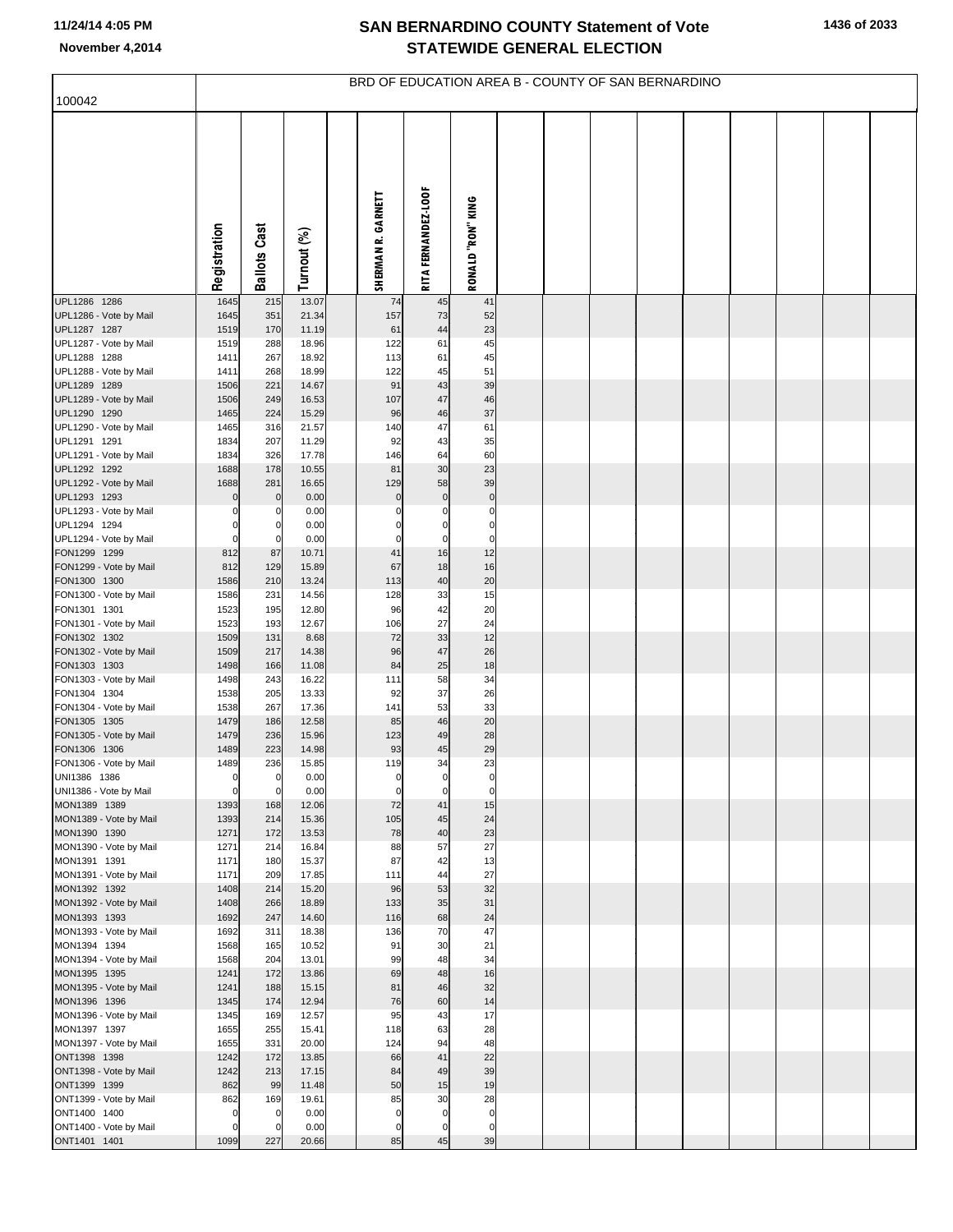|                                        | BRD OF EDUCATION AREA B - COUNTY OF SAN BERNARDINO |                     |                |  |                    |                     |                             |  |  |  |                                                                                                       |  |  |           |  |
|----------------------------------------|----------------------------------------------------|---------------------|----------------|--|--------------------|---------------------|-----------------------------|--|--|--|-------------------------------------------------------------------------------------------------------|--|--|-----------|--|
| 100042                                 |                                                    |                     |                |  |                    |                     |                             |  |  |  |                                                                                                       |  |  |           |  |
|                                        | Registration                                       | <b>Ballots Cast</b> | Turnout (%)    |  | SHERMAN R. GARNETT | RITA FERNANDEZ-LOOF | RONALD "RON" KING           |  |  |  |                                                                                                       |  |  |           |  |
| ONT1401 - Vote by Mail                 | 1099                                               | 208                 | 18.93          |  | 81                 | 37                  | 60                          |  |  |  |                                                                                                       |  |  |           |  |
| ONT1402 1402<br>ONT1402 - Vote by Mail | 1757<br>1757                                       | 213<br>317          | 12.12<br>18.04 |  | 88<br>151          | 66<br>69            | 41<br>44                    |  |  |  |                                                                                                       |  |  |           |  |
| ONT1403 1403                           | 1701                                               | 226                 | 13.29          |  | 114                | 45                  | 27                          |  |  |  |                                                                                                       |  |  |           |  |
| ONT1403 - Vote by Mail                 | 1701                                               | 298                 | 17.52          |  | 131                | 76                  | 35                          |  |  |  |                                                                                                       |  |  |           |  |
| ONT1404 1404<br>ONT1404 - Vote by Mail | 862<br>862                                         | 162<br>213          | 18.79<br>24.71 |  | 71<br>91           | 27<br>23            | 33<br>58                    |  |  |  |                                                                                                       |  |  |           |  |
| ONT1405 1405                           | 1680                                               | 267                 | 15.89          |  | 125                | 51                  | 38                          |  |  |  |                                                                                                       |  |  |           |  |
| ONT1405 - Vote by Mail                 | 1680                                               | 351                 | 20.89          |  | 140                | 74                  | 52                          |  |  |  |                                                                                                       |  |  |           |  |
| ONT1406 1406                           | 1386                                               | 244                 | 17.60          |  | 92                 | 55                  | 31                          |  |  |  |                                                                                                       |  |  |           |  |
| ONT1406 - Vote by Mail<br>ONT1407 1407 | 1386<br>752                                        | 204<br>82           | 14.72<br>10.90 |  | 90<br>35           | 47<br>21            | 28<br>12                    |  |  |  |                                                                                                       |  |  |           |  |
| ONT1407 - Vote by Mail                 | 752                                                | 131                 | 17.42          |  | 63                 | 26                  | 21                          |  |  |  |                                                                                                       |  |  |           |  |
| ONT1408 1408                           | 155                                                | $\overline{7}$      | 4.52           |  |                    | 0                   | $\overline{2}$              |  |  |  |                                                                                                       |  |  |           |  |
| ONT1408 - Vote by Mail<br>ONT1409 1409 | 155                                                | 17<br>$\mathbf 0$   | 10.97<br>0.00  |  | 3<br>0             | 10<br>0             | $\overline{2}$<br>$\pmb{0}$ |  |  |  |                                                                                                       |  |  |           |  |
| ONT1409 - Vote by Mail                 | $\Omega$                                           | $\mathbf 0$         | 0.00           |  | $\mathbf 0$        | $\mathbf 0$         | $\mathbf 0$                 |  |  |  |                                                                                                       |  |  |           |  |
| ONT1410 1410                           | 1380                                               | 122                 | 8.84           |  | 58                 | 41                  | 12                          |  |  |  |                                                                                                       |  |  |           |  |
| ONT1410 - Vote by Mail<br>ONT1411 1411 | 1380<br>858                                        | 149<br>95           | 10.80<br>11.07 |  | 68<br>42           | 41<br>28            | 28<br>10                    |  |  |  |                                                                                                       |  |  |           |  |
| ONT1411 - Vote by Mail                 | 858                                                | 127                 | 14.80          |  | 68                 | 24                  | 19                          |  |  |  |                                                                                                       |  |  |           |  |
| ONT1412 1412                           | 1507                                               | 120                 | 7.96           |  | 59                 | 28                  | 17                          |  |  |  |                                                                                                       |  |  |           |  |
| ONT1412 - Vote by Mail<br>ONT1413 1413 | 1507<br>543                                        | 194<br>54           | 12.87<br>9.94  |  | 90<br>29           | 47<br>10            | 28<br>5                     |  |  |  |                                                                                                       |  |  |           |  |
| ONT1413 - Vote by Mail                 | 543                                                | 57                  | 10.50          |  | 36                 | 8                   | $\overline{c}$              |  |  |  |                                                                                                       |  |  |           |  |
| ONT1414 1414                           | 1275                                               | 147                 | 11.53          |  | 64                 | 47                  | 18                          |  |  |  |                                                                                                       |  |  |           |  |
| ONT1414 - Vote by Mail<br>ONT1415 1415 | 1275<br>2                                          | 188<br>$\mathbf 0$  | 14.75<br>0.00  |  | 85<br>0            | 51<br>0             | 15<br>0                     |  |  |  |                                                                                                       |  |  |           |  |
| ONT1415 - Vote by Mail                 | $\overline{2}$                                     | $\mathbf 0$         | 0.00           |  | $\overline{0}$     | $\mathbf 0$         | $\mathbf 0$                 |  |  |  |                                                                                                       |  |  |           |  |
| ONT1416 1416                           | 1060                                               | 118                 | 11.13          |  | 53                 | 30                  | 14                          |  |  |  |                                                                                                       |  |  |           |  |
| ONT1416 - Vote by Mail<br>ONT1417 1417 | 1060<br>11                                         | 149                 | 14.06<br>9.09  |  | 72                 | 30<br>***           | 18<br>****                  |  |  |  |                                                                                                       |  |  | ********* |  |
| ONT1417 - Vote by Mail                 | 11                                                 | $\overline{2}$      | 18.18          |  |                    |                     | ***********                 |  |  |  | Insufficient Turnout to Protect Voter Privacy<br><b>Insufficient Turnout to Protect Voter Privacy</b> |  |  | ********* |  |
| ONT1418 1418                           | 1221                                               | 108                 | 8.85           |  | 40                 | 39                  | 10                          |  |  |  |                                                                                                       |  |  |           |  |
| ONT1418 - Vote by Mail                 | 1221                                               | 211                 | 17.28          |  | 116                | 38<br>45            | 23<br>13                    |  |  |  |                                                                                                       |  |  |           |  |
| ONT1421 1421<br>ONT1421 - Vote by Mail | 1217<br>1217                                       | 153<br>157          | 12.57<br>12.90 |  | 67<br>72           | 42                  | 23                          |  |  |  |                                                                                                       |  |  |           |  |
| ONT1422 1422                           | 1367                                               | 205                 | 15.00          |  | 94                 | 49                  | 20                          |  |  |  |                                                                                                       |  |  |           |  |
| ONT1422 - Vote by Mail<br>ONT1423 1423 | 1367<br>9                                          | 314<br>$\mathbf 0$  | 22.97<br>0.00  |  | 132                | 69                  | 56                          |  |  |  |                                                                                                       |  |  |           |  |
| ONT1423 - Vote by Mail                 | 9                                                  | $\overline{4}$      | 44.44          |  | $\overline{0}$     | $\circ$<br>$***$    | $\overline{0}$<br>****      |  |  |  | <b>Insufficient Turnout to Protect Voter Privacy</b>                                                  |  |  | ********* |  |
| ONT1424 1424                           | 767                                                | 92                  | 11.99          |  | 28                 | 21                  | 15                          |  |  |  |                                                                                                       |  |  |           |  |
| ONT1424 - Vote by Mail<br>ONT1426 1426 | 767<br>981                                         | 240<br>98           | 31.29<br>9.99  |  | 93<br>43           | 37<br>20            | 34<br>19                    |  |  |  |                                                                                                       |  |  |           |  |
| ONT1426 - Vote by Mail                 | 981                                                | 207                 | 21.10          |  | 91                 | 52                  | 32                          |  |  |  |                                                                                                       |  |  |           |  |
| ONT1427 1427                           | 677                                                | 60                  | 8.86           |  | 22                 | 17                  | 12                          |  |  |  |                                                                                                       |  |  |           |  |
| ONT1427 - Vote by Mail<br>ONT1428 1428 | 677<br>1353                                        | 89<br>162           | 13.15<br>11.97 |  | 39<br>71           | 19<br>54            | 10<br>23                    |  |  |  |                                                                                                       |  |  |           |  |
| ONT1428 - Vote by Mail                 | 1353                                               | 168                 | 12.42          |  | 76                 | 39                  | 28                          |  |  |  |                                                                                                       |  |  |           |  |
| ONT1429 1429                           | 1418                                               | 152                 | 10.72          |  | 58                 | 36                  | 19                          |  |  |  |                                                                                                       |  |  |           |  |
| ONT1429 - Vote by Mail<br>ONT1430 1430 | 1418<br>1501                                       | 207<br>195          | 14.60<br>12.99 |  | 99<br>97           | 31<br>44            | 31<br>26                    |  |  |  |                                                                                                       |  |  |           |  |
| ONT1430 - Vote by Mail                 | 1501                                               | 270                 | 17.99          |  | 115                | 54                  | 44                          |  |  |  |                                                                                                       |  |  |           |  |
| ONT1431 1431                           | 1353                                               | 196                 | 14.49          |  | 85                 | 44                  | 24                          |  |  |  |                                                                                                       |  |  |           |  |
| ONT1431 - Vote by Mail                 | 1353                                               | 197                 | 14.56          |  | 88                 | 44                  | 26                          |  |  |  |                                                                                                       |  |  |           |  |
| ONT1432 1432<br>ONT1432 - Vote by Mail | 1552<br>1552                                       | 122<br>168          | 7.86<br>10.82  |  | 45<br>77           | 46<br>53            | 18<br>22                    |  |  |  |                                                                                                       |  |  |           |  |
| ONT1433 1433                           | 1472                                               | 149                 | 10.12          |  | 70                 | 35                  | 19                          |  |  |  |                                                                                                       |  |  |           |  |
| ONT1433 - Vote by Mail                 | 1472                                               | 231                 | 15.69          |  | 118                | 52                  | 30                          |  |  |  |                                                                                                       |  |  |           |  |
| ONT1570 1570<br>ONT1570 - Vote by Mail | 631<br>631                                         | 55<br>62            | 8.72<br>9.83   |  | 25<br>27           | 16<br>11            | 6<br>11                     |  |  |  |                                                                                                       |  |  |           |  |